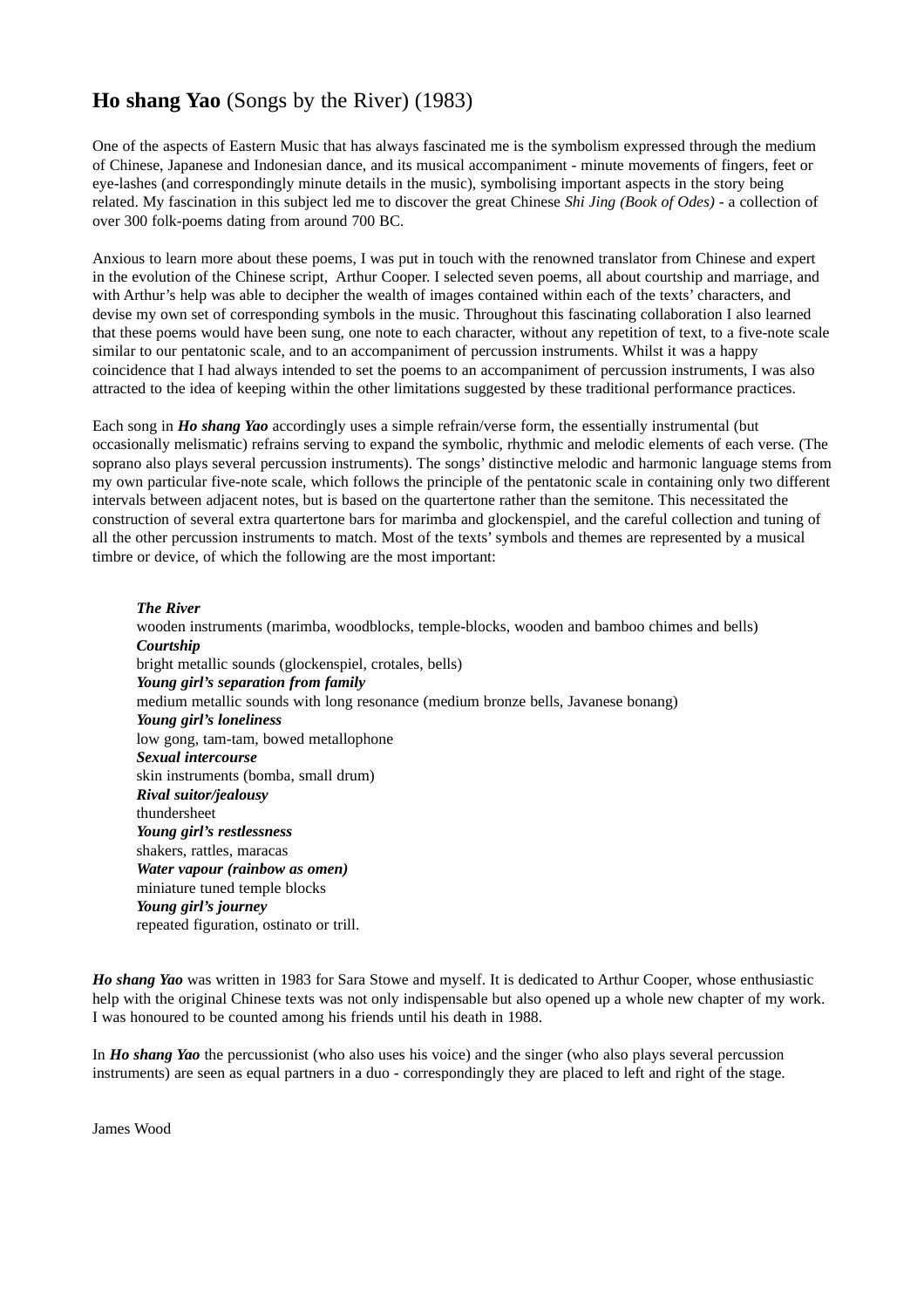## **Ho shang Yao**

### **I Tao** (The Peach Tree)

The peach tree's figure is graceful, Its blossom is brilliant. This child is to be married. Make ready their chamber.

The peach tree's figure is graceful, Its fruits are swelling. This child is to be married, Make ready their chamber.

The peach tree's figure is graceful, Its leaves are elegant. This child is to be married, Make ready for their family.

A simple poem laying out the order of things a young girl, like the peach tree, must bear fruit when her time has come.

**lI(i) He** (The River)

Who says the River's broad? A single reed crosses it. Who says Sung is far away? On tiptoe I can see it.

Who says the River's broad? It's even too narrow for a boat Who says Sung is far away? It's not even a morning's journey.



 $\curvearrowright$ ツォー 屏 言佳

It was the custom for courtship to take place by the river - the man, clad in elegant courtship dress, had to cross the river to claim his bride, who would be waiting for him on the opposite bank. Here the girl is encouraging her suitor to come across, despite his obvious fears.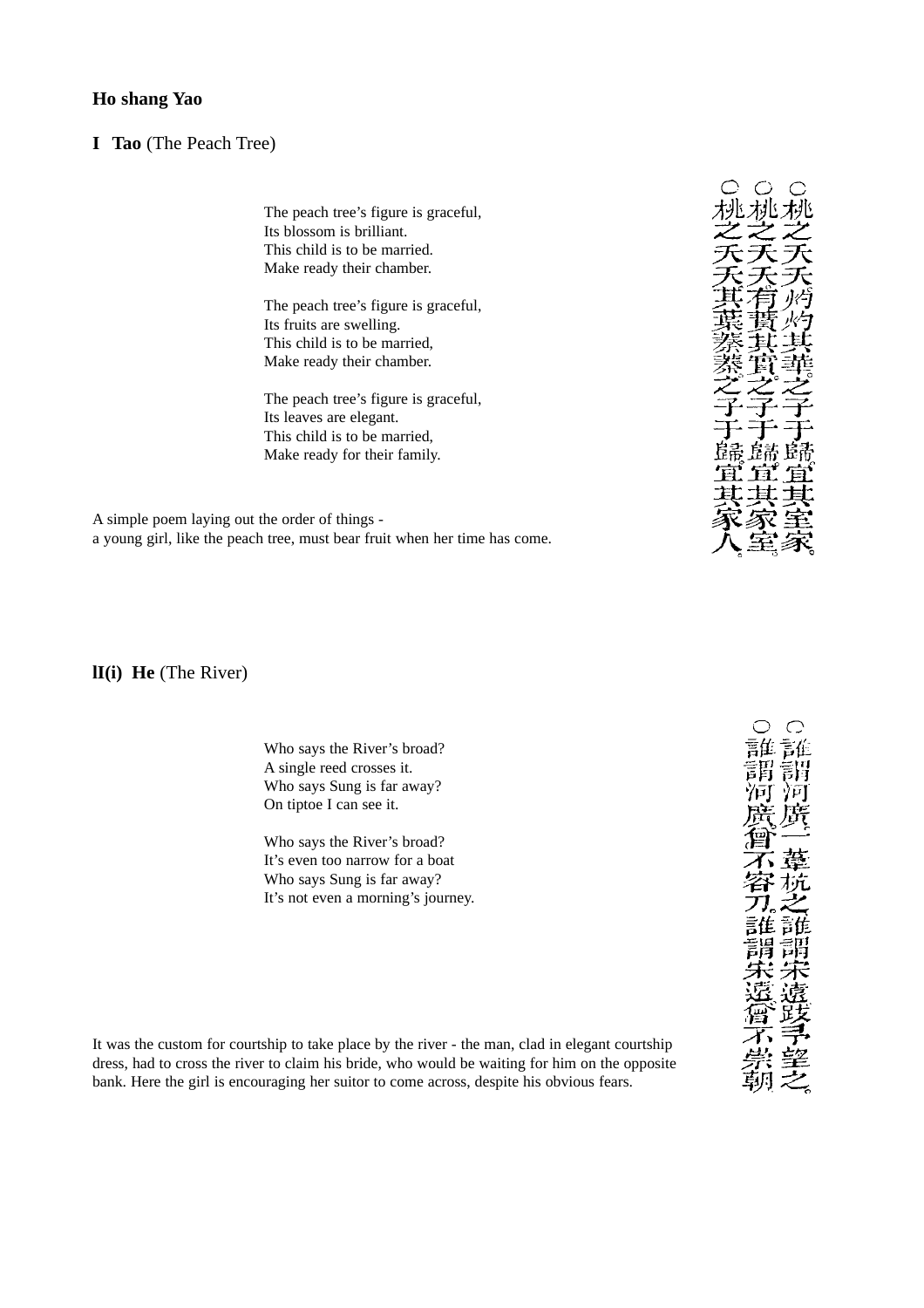## **II(ii) Zhen** (The Chen)

| Chen and Wei                          |  |
|---------------------------------------|--|
| Are in full flood, Oh!                |  |
| Boys and girls                        |  |
| Are picking orchids, Oh!              |  |
|                                       |  |
|                                       |  |
| Girl says: have you looked?           |  |
| Boy says: I have indeed!              |  |
| Beyond the Wei                        |  |
| It's truly open and pleasant.         |  |
|                                       |  |
| A boy and a girl                      |  |
| Are playing together -                |  |
|                                       |  |
| She gives him a peony.                |  |
|                                       |  |
| Chen and Wei -                        |  |
| How beautiful and clear their waters. |  |
| The boys and girls                    |  |
| Pick all they need.                   |  |
|                                       |  |
|                                       |  |
| Girl says: have you looked? (etc)     |  |
|                                       |  |
|                                       |  |
|                                       |  |

The peony, with its dark red colour, symbolised physical and spiritual union through intercourse - it was customary for a lover to give her partner a peony as a sign of affection.

## **II(iii) Pao** (The Gourd)

| The gourd has bitter leaves,<br>He:              |  |
|--------------------------------------------------|--|
| The ford is deep to cross!                       |  |
| She: Where it's deep, use stepping-stones,       |  |
| Where it's shallow, just lift your clothes!      |  |
|                                                  |  |
| But the ford is full of rushing water,<br>He:    |  |
| And there is the pheasant's grating call!        |  |
| She: A cart would get not even its axles wet,    |  |
| And that was the pheasant's mating call!         |  |
|                                                  |  |
| Moat-birds and wild geese are singing            |  |
| As warm sun gives birth to dawn.                 |  |
| Whoever would bring home a wife.                 |  |
| Should do so before the winter's ice has melted. |  |
|                                                  |  |
| The boatman beckons and beckons                  |  |
| Let others cross - not I.                        |  |
| Let others cross - not l.                        |  |
| I await my love.                                 |  |
|                                                  |  |
|                                                  |  |

生

It was customary for riverside courtship to take place in the early spring. This exchange between lovers (on opposite sides of the river) is another example of the suitor making excuses for not coming across - he argues that it is too late in the Spring (hence the gourd's bitter leaves, the deep rushing water and the pheasant's grating call). She tries offering alternative explanations of these signs, but he remains bound by the customs, and not even the beckoning boatman, so eager for business, can persuade him to change his mind!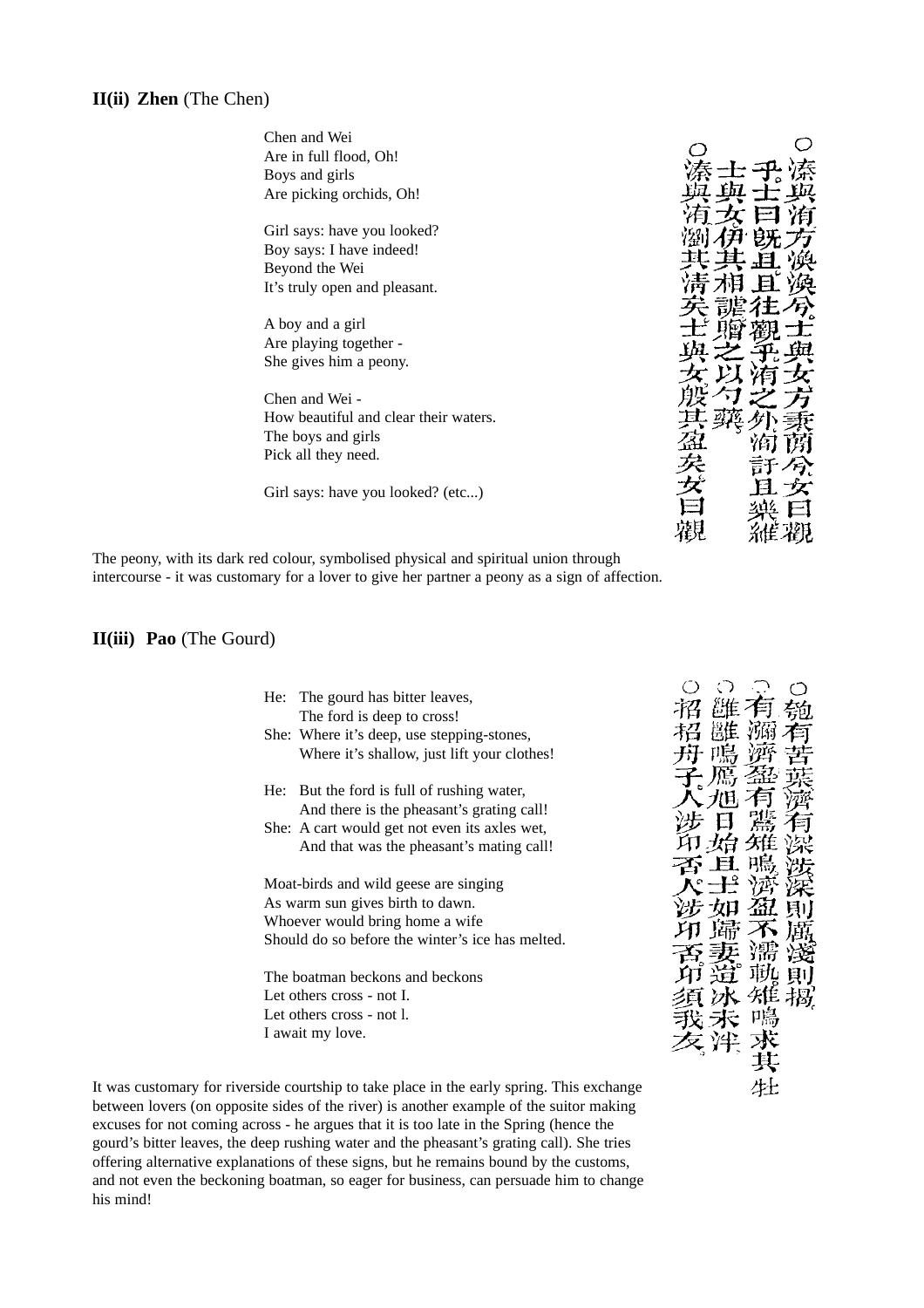That fox creeps creeps On yon Chi bank - Oh, my heart's grief! This lordling has no proper robes.

That fox creeps creeps On yon Chi stepping-stones - Oh, my heart's grief! This lordling has no girdle.

That fox creeps creeps On yon Chi side - Oh, my heart's grief! This lordling has no costume.

名 狐狐狐 綏綏 杂麦 王在 彷

The fox is the rival suitor - in this song (which should really be sung by a man) we see the courtship robes as a status symbol. A poor suitor worries that he will lose his bride to another on account of his more elegant clothes.

**lII(ii) Di dong** (The Rainbow)

| A rainbow is in the east -                                    |  |
|---------------------------------------------------------------|--|
| No one dares point at it.                                     |  |
| This young girl is to journey                                 |  |
| Far from father, mother, elder brother,                       |  |
| younger brother.                                              |  |
|                                                               |  |
| At dawn it rises in the west -                                |  |
| It will rain all morning.                                     |  |
| This young girl is to journey                                 |  |
| Far from elder brother, younger brother,                      |  |
| father and mother.                                            |  |
|                                                               |  |
| For such a one is she!                                        |  |
| Thinking of her wedding is she!                               |  |
| Greatly without confidence is she!                            |  |
| Not knowing her fate is she!                                  |  |
|                                                               |  |
| e processined with the young girl's enviaty shout leaving her |  |
|                                                               |  |

This is one of many poems preoccupied with the young girl's anxiety about leaving her family, often for ever, and going to marry a man she has never met. Here she looks desperately for some sign that will tell her fortune. One day a rainbow appears in the east, therefore at dusk - another day it appears in the west (at dawn) - such conflicting omens merely increase the girl's anxiety.

**知弟实见<br>命令<br>也毋身**